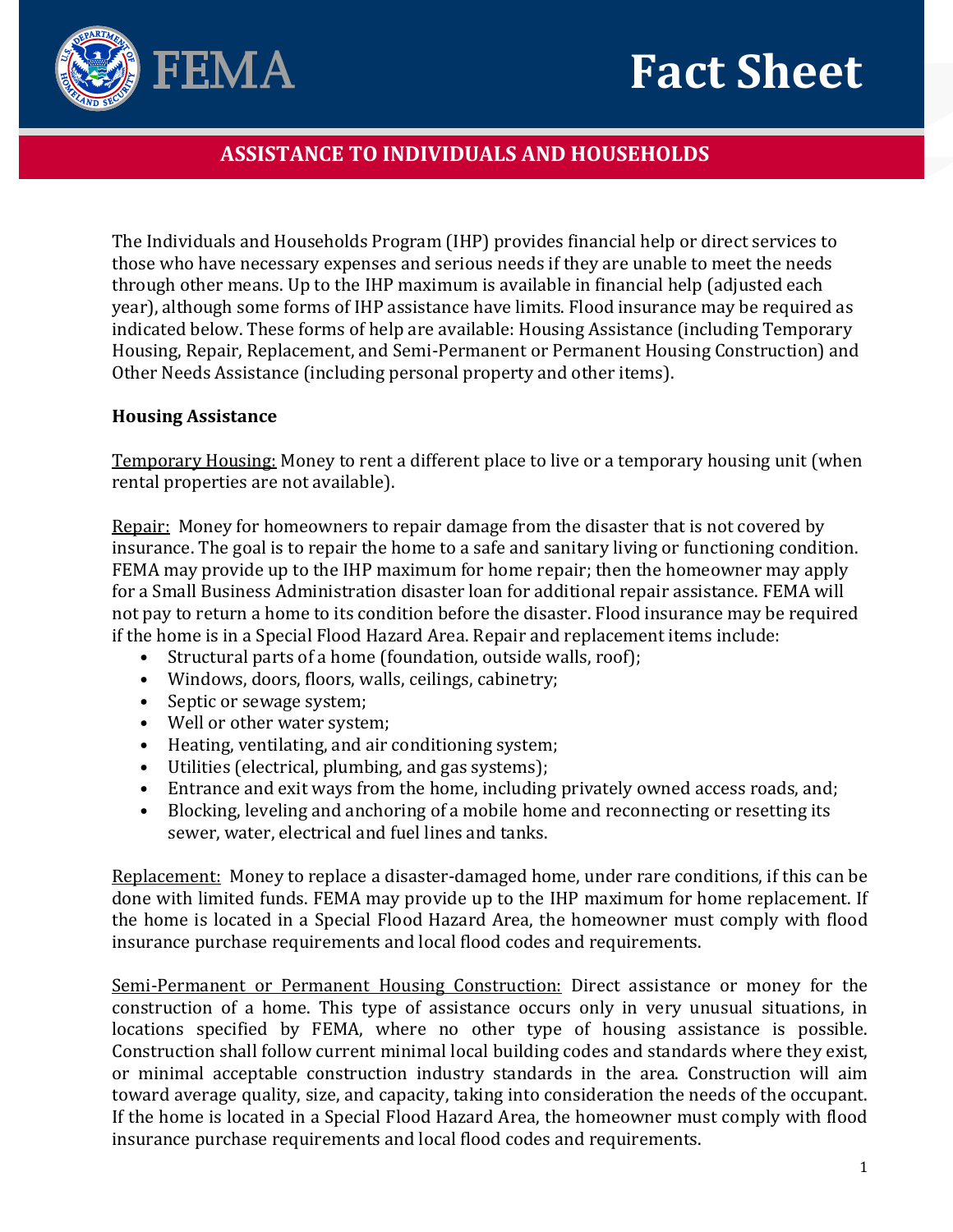### **Other Needs Assistance**

Other Needs Assistance provision of the Individuals and Households Program provides grants for uninsured, disaster‐related necessary expenses and serious needs. Flood insurance may be required on insurable items (personal property) if they are to be located in a Special Flood Hazard Area. Assistance includes:

- Medical and dental expenses
- Funeral and burial costs
- Repair, cleaning, or replacement of:
	- o Clothing
	- o Household items (room furnishings, appliances)
	- o Specialized tools or protective clothing and equipment required for your job
	- o Necessary educational materials (computers, school books, supplies)
- Clean-up items (wet/dry vacuum, air purifier, dehumidifier)
- Fuel for primary heat source (heating oil, gas)
- Repairing or replacing vehicles damaged by the disaster, or providing for public transportation or other transportation costs
- Moving and storage expenses related to the disaster (including storage or the return of property to a pre‐disaster home)
- Other necessary expenses or serious needs (for example, towing, or setup or connecting essential utilities for a housing unit not provided by FEMA)
- The cost of a National Flood Insurance Program group flood insurance policy to meet the flood insurance requirements

#### **Conditions and Limitations of IHP Assistance**

Non‐discrimination:All forms of FEMA disaster housing assistance are available to any affected household that meets the conditions of eligibility. No federal entity or official (or their agent) may discriminate against any individual on the basis of race, color, religion, sex, age, national origin, disability, or economic status.

Residency status in the United States and its territories:To be considered for disaster housing assistance, applicants, or a household member, must provide proof of identity and sign a declaration stating that they are a United States citizen, a non‐citizen national, or a qualified alien.

Supplemental Assistance:Disaster housing assistance is not intended to substitute for private recovery efforts, but to complement those efforts when needed. FEMA expects minor housing damage or the need for short-term shelter to be addressed by homeowners or tenants. Furthermore, the Disaster Housing Program is not a loss indemnification program and does not ensure that applicants are returned to their pre‐disaster living conditions.

Household Composition: People living together in one residence before the disaster are expected to continue to live together after the disaster. Generally, assistance is provided to the pre‐disaster household as a unit. If, however, the assistance provided to the household is not shared, or if the new residence is too small or causes undue hardship, members of the household may request assistance separate from their pre‐disaster household.